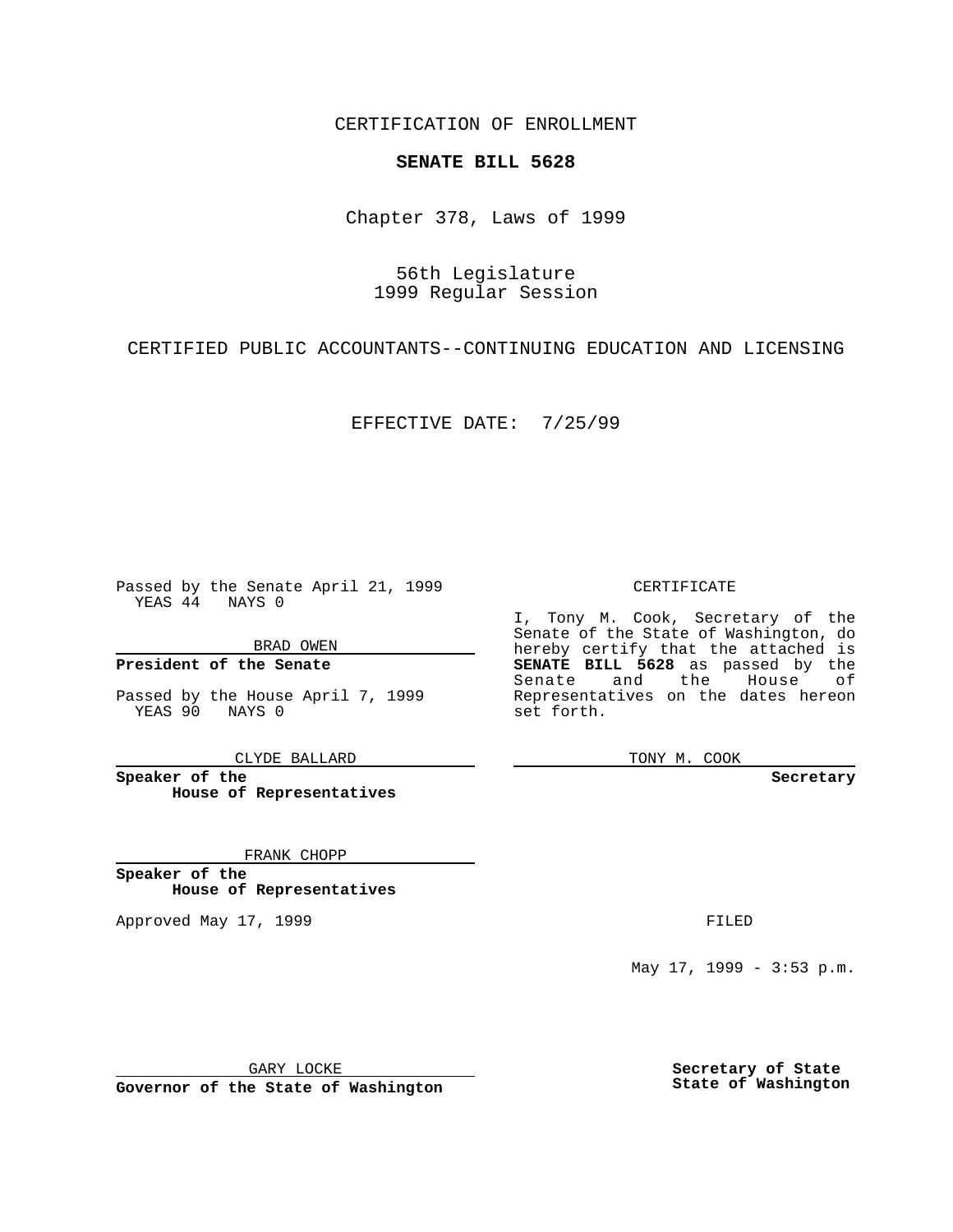## **SENATE BILL 5628** \_\_\_\_\_\_\_\_\_\_\_\_\_\_\_\_\_\_\_\_\_\_\_\_\_\_\_\_\_\_\_\_\_\_\_\_\_\_\_\_\_\_\_\_\_\_\_

\_\_\_\_\_\_\_\_\_\_\_\_\_\_\_\_\_\_\_\_\_\_\_\_\_\_\_\_\_\_\_\_\_\_\_\_\_\_\_\_\_\_\_\_\_\_\_

## AS AMENDED BY THE HOUSE

Passed Legislature - 1999 Regular Session

**State of Washington 56th Legislature 1999 Regular Session By** Senators Gardner, Heavey, Shin, Prentice, Winsley and T. Sheldon Read first time 01/29/1999. Referred to Committee on Commerce, Trade, Housing & Financial Institutions.

 AN ACT Relating to uniform continuing professional education requirement and licensing requirements for certified public accountants; and amending RCW 18.04.025, 18.04.105, 18.04.183, 18.04.185, 18.04.195, 18.04.205, 18.04.215, and 18.04.345.

BE IT ENACTED BY THE LEGISLATURE OF THE STATE OF WASHINGTON:

 **Sec. 1.** RCW 18.04.025 and 1994 c 211 s 1401 are each amended to read as follows:

 Unless the context clearly requires otherwise, the definitions in this section apply throughout this chapter.

 (1) "Board" means the board of accountancy created by RCW 18.04.035.

 (2) "Certified public accountant" or "CPA" means a person holding a certified public accountant certificate.

 (3) "State" includes the states of the United States, the District of Columbia, Puerto Rico, Guam, and the United States Virgin Islands. (4) "Reports on financial statements" means any reports or opinions prepared by certified public accountants, based on services performed in accordance with generally accepted auditing standards, standards for attestation engagements, or standards for accounting and review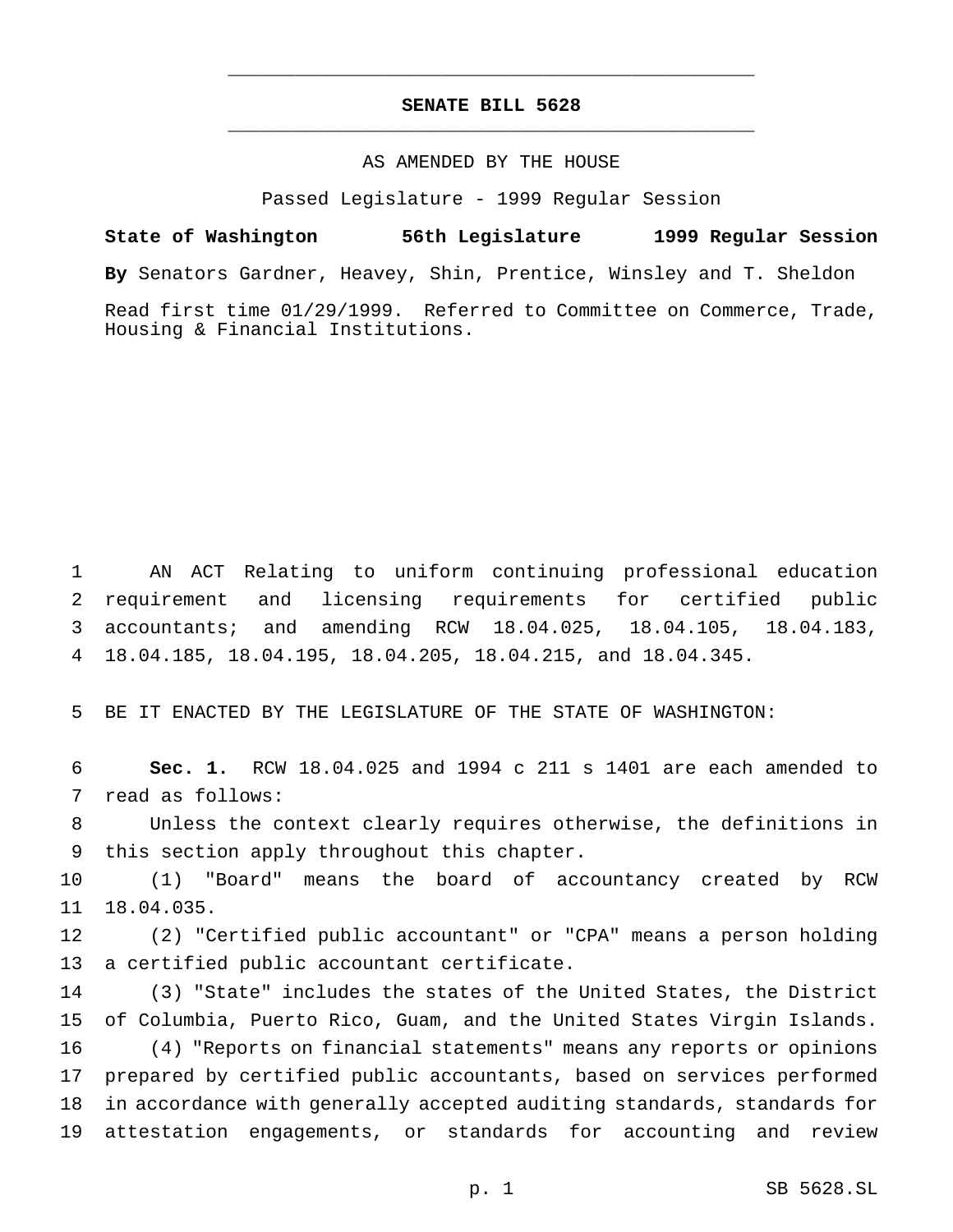services as to whether the presentation of information used for guidance in financial transactions or for accounting for or assessing the status or performance of commercial and noncommercial enterprises, whether public, private, or governmental, conforms with generally accepted accounting principles or other comprehensive bases of accounting.

 (5) The "practice of public accounting" means performing or offering to perform by a person or firm holding itself out to the public as a licensee, for a client or potential client, one or more kinds of services involving the use of accounting or auditing skills, including the issuance of "audit reports," "review reports," or "compilation reports" on financial statements, or one or more kinds of management advisory, or consulting services, or the preparation of tax returns, or the furnishing of advice on tax matters. The "practice of public accounting" shall not include practices that are permitted under the provisions of RCW 18.04.350(6) by persons or firms not required to be licensed under this chapter.

 (6) "Firm" means a sole proprietorship, a corporation, or a partnership. "Firm" also means a limited liability company formed under chapter 25.15 RCW.

(7) "CPE" means continuing professional education.

 (8) "Certificate" means a certificate as a certified public accountant issued under this chapter, or a corresponding certificate issued by another state or foreign jurisdiction that is recognized in accordance with the reciprocity provisions of RCW 18.04.180 and 18.04.183.

 (9) "Licensee" means the holder of a valid license issued under this chapter.

29 (10) "License" means a ((biennial)) license to practice public accountancy issued to an individual or firm under this chapter.

 (11) "Quality assurance review" means a process established by and conducted at the direction of the board of study, appraisal, or review of one or more aspects of the professional work of a person or firm in the practice of public accountancy, by a person or persons who hold certificates and who are not affiliated with the person or firm being reviewed.

 (12) "Quality review" means a study, appraisal, or review of one or more aspects of the professional work of a person or firm in the practice of public accountancy, by a person or persons who hold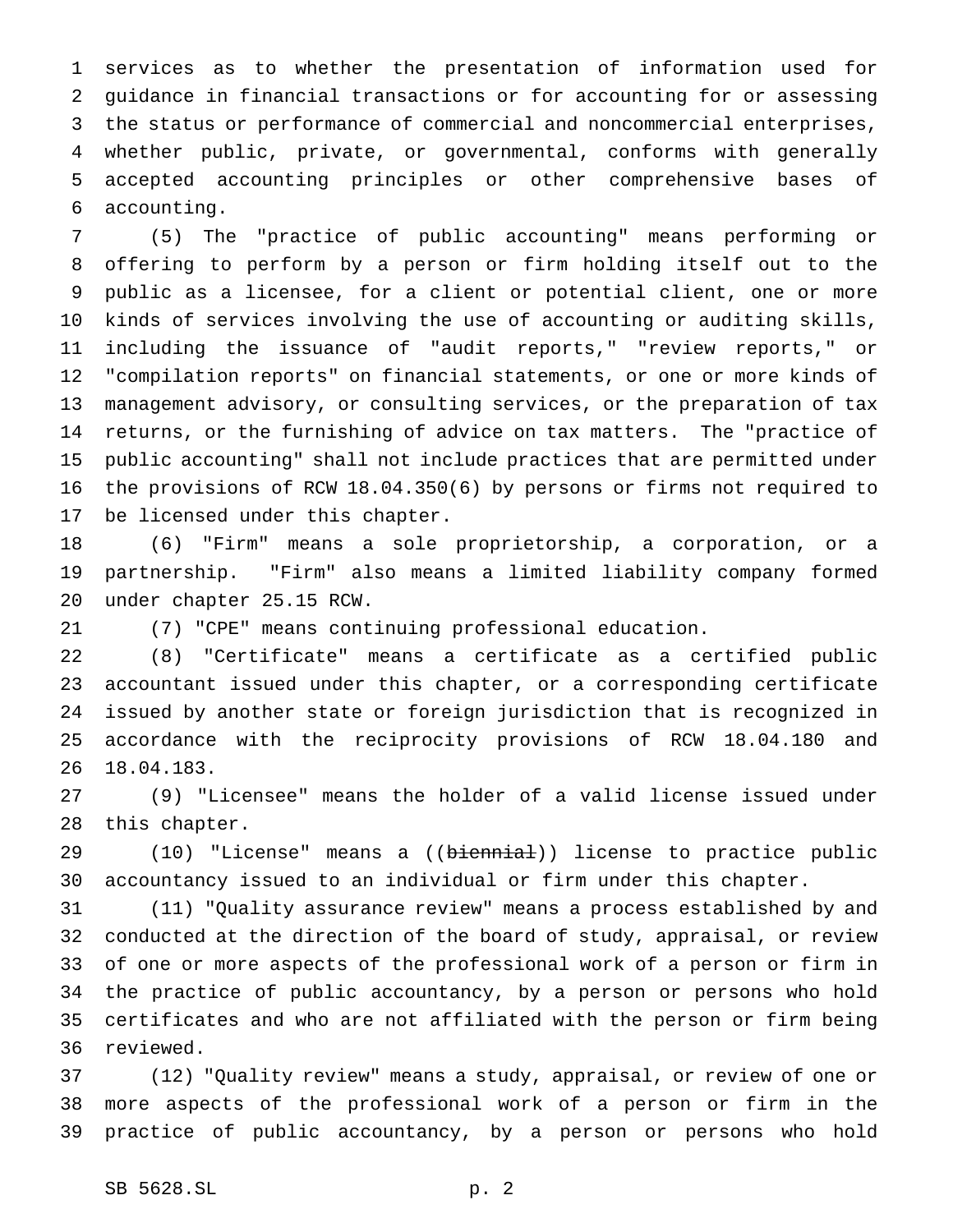certificates and who are not affiliated with the person or firm being reviewed, including a peer review, or any internal review or inspection intended to comply with quality control policies and procedures, but not including the "quality assurance review" under subsection (11) of this section.

 (13) "Review committee" means any person carrying out, administering or overseeing a quality review authorized by the reviewee.

 (14) "Rule" means any rule adopted by the board under authority of this chapter.

 (15) "Holding out" means any representation to the public by the use of restricted titles as set forth in RCW 18.04.345 by a person or firm that the person or firm is a certified public accountant and that the person or firm offers to perform any professional services to the public as a certified public accountant. "Holding out" shall not affect or limit a person not required to hold a certificate under this chapter or a person or firm not required to hold a license under this chapter from engaging in practices identified in RCW 18.04.350(6).

 **Sec. 2.** RCW 18.04.105 and 1992 c 103 s 7 are each amended to read as follows:

 (1) The certificate of "certified public accountant" shall be granted by the board to any person:

 (a) Who is of good character. Good character, for purposes of this section, means lack of a history of dishonest or felonious acts. The board may refuse to grant a certificate on the ground of failure to satisfy this requirement only if there is a substantial connection between the lack of good character of the applicant and the professional responsibilities of a certified public accountant and if the finding by the board of lack of good character is supported by a preponderance of evidence. When an applicant is found to be unqualified for a certificate because of a lack of good character, the board shall furnish the applicant a statement containing the findings 33 of the board and a notice of the applicant's right of appeal;

 (b) Who has met the educational standards established by rule as the board determines to be appropriate;

 The board may, in its discretion, waive the educational requirements for any person if it is satisfied through review of documentation of successful completion of an equivalency examination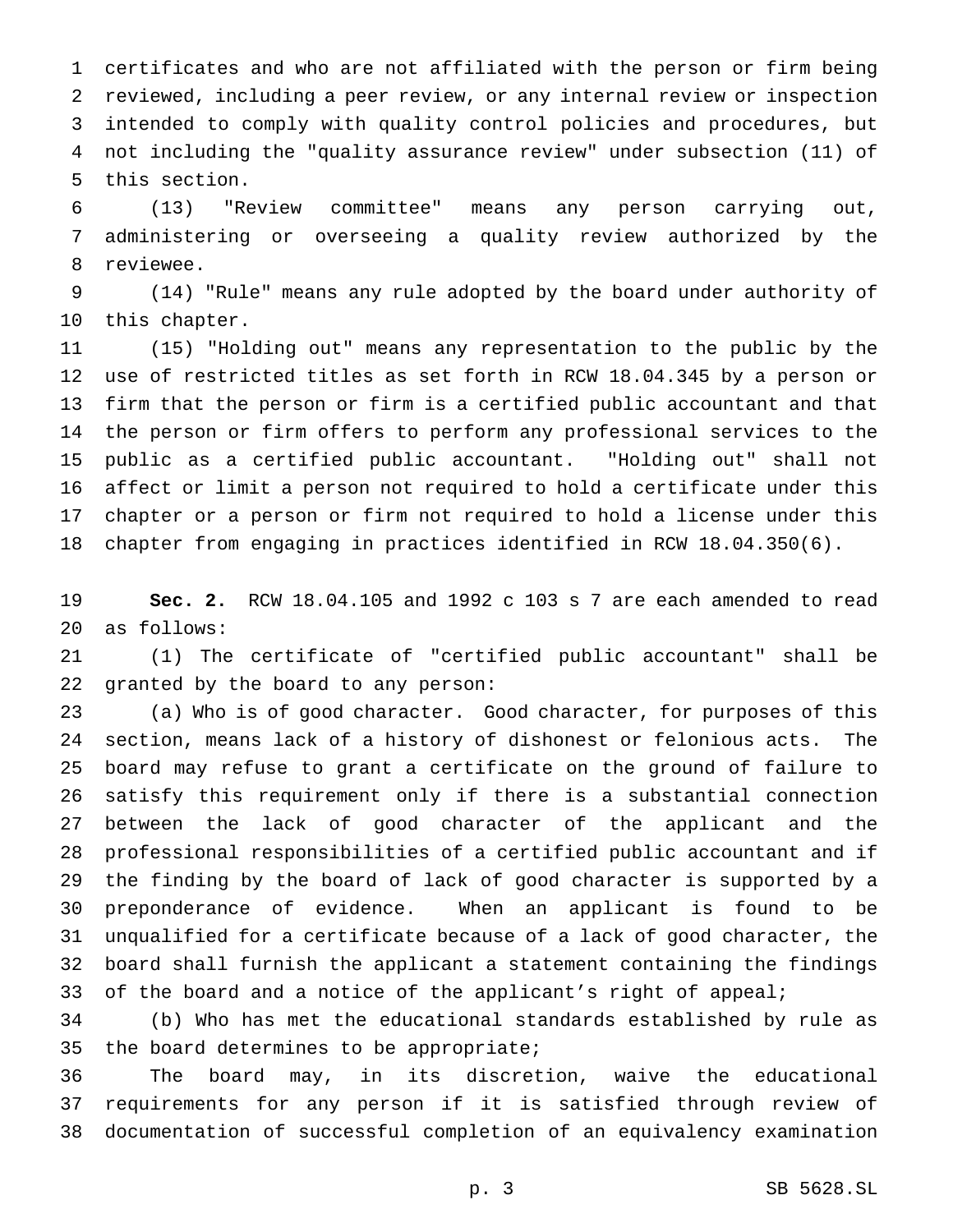that the person's educational qualifications are an acceptable substitute for the requirements of (b) of this subsection; and

(c) Who has passed a written examination.

 (2) The examination described in subsection (1)(c) of this section shall be in writing, shall be held twice a year, and shall test the applicant's knowledge of the subjects of accounting and auditing, and other related fields the board may specify by rule. The time for holding the examination is fixed by the board and may be changed from time to time. The board shall prescribe by rule the methods of applying for and taking the examination, including methods for grading papers and determining a passing grade required of an applicant for a certificate. The board shall to the extent possible see to it that the grading of the examination, and the passing grades, are uniform with those applicable to all other states. The board may make use of all or a part of the uniform certified public accountant examination and advisory grading service of the American Institute of Certified Public Accountants and may contract with third parties to perform administrative services with respect to the examination as the board deems appropriate to assist it in performing its duties under this chapter.

 (3) An applicant is required to pass all sections of the examination provided for in subsection (2) of this section in order to qualify for a certificate. If at a given sitting of the examination an applicant passes two or more but not all sections, then the applicant shall be given credit for those sections that he or she passed, and need not take those sections again: PROVIDED, That:

 (a) The applicant took all sections of the examination at that sitting;

 (b) The applicant attained a minimum grade of fifty on each section not passed at that sitting;

 (c) The applicant passes the remaining sections of the examination within six consecutive examinations given after the one at which the first sections were passed;

 (d) At each subsequent sitting at which the applicant seeks to pass additional sections, the applicant takes all sections not yet passed; and

 (e) In order to receive credit for passing additional sections in a subsequent sitting, the applicant attains a minimum grade of fifty on sections written but not passed on the sitting.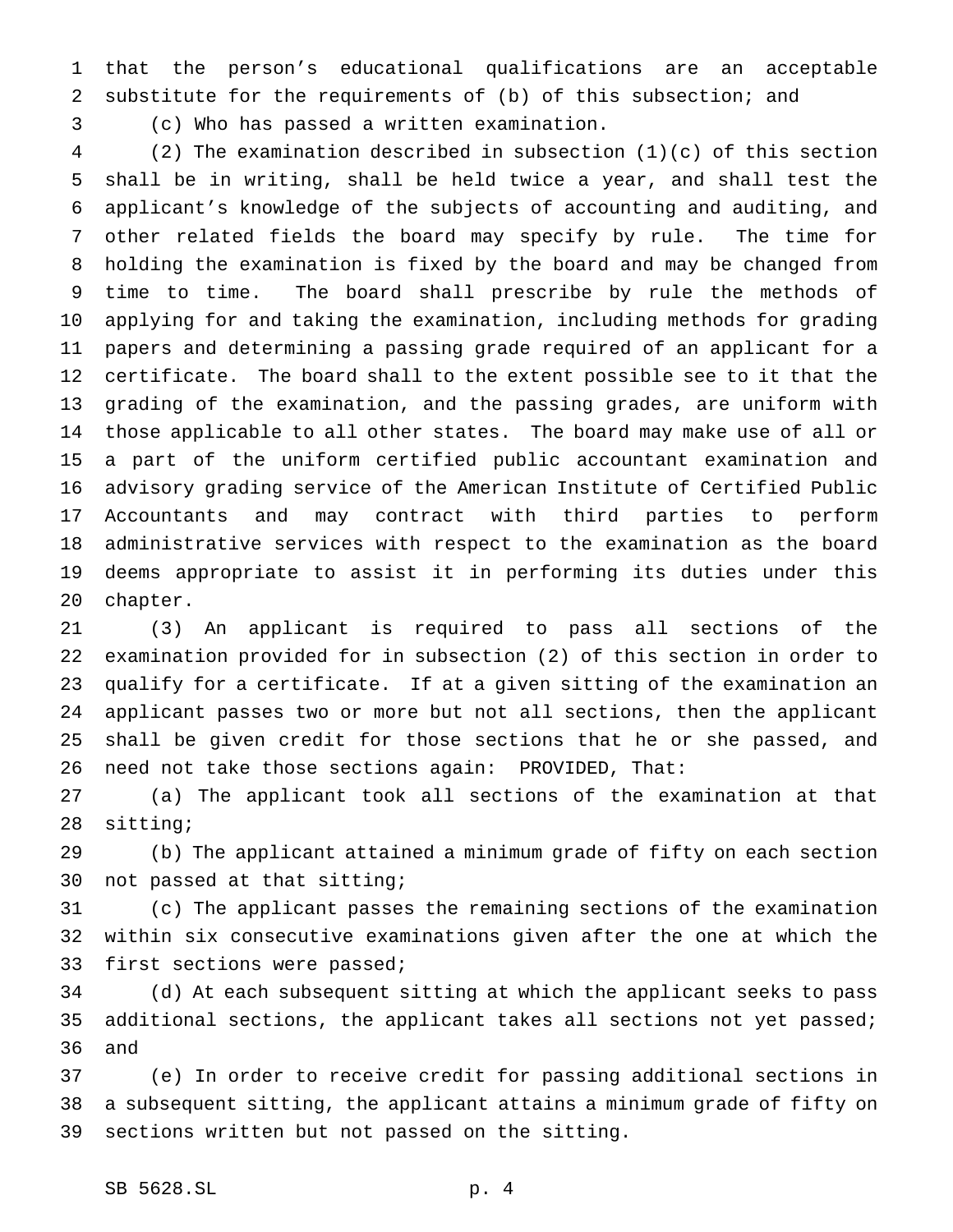(4) The board may waive or defer any of the requirements of subsection (3) of this section for candidates transferring conditional CPA exam credits from other states or for qualifying reciprocity certification applicants who met the conditioning requirements of the state or foreign jurisdiction issuing their original certificate.

 (5) The board shall charge each applicant an examination fee for the initial examination under subsection (1) of this section, or for reexamination under subsection (3) of this section for each subject in which the applicant is reexamined. The applicable fee shall be paid by the person at the time he or she applies for examination, reexamination, or evaluation of educational qualifications. Fees for examination, reexamination, or evaluation of educational qualifications shall be determined by the board under chapter 18.04 RCW. There is established in the state treasury an account to be known as the certified public accountants' account. All fees received from candidates to take any or all sections of the certified public accountant examination shall be used only for costs related to the examination.

 (6) Persons who on June 30, 1986, held certified public accountant certificates previously issued under the laws of this state shall not be required to obtain additional certificates under this chapter, but shall otherwise be subject to this chapter. Certificates previously issued shall, for all purposes, be considered certificates issued under this chapter and subject to its provisions.

 (7) A certificate of a "certified public accountant" under this 26 chapter is issued ((on a biennial basis)) every three years with renewal subject to requirements of continuing professional education and payment of fees, prescribed by the board.

 (8) The board shall adopt rules providing for continuing professional education for certified public accountants. The rules shall:

 (a) Provide that a certified public accountant shall verify to the board that he or she has completed at least an accumulation of 34 ((eighty)) one hundred twenty hours of continuing professional 35 education during the last ((two-year)) three-year period to maintain the certificate;

(b) Establish continuing professional education requirements;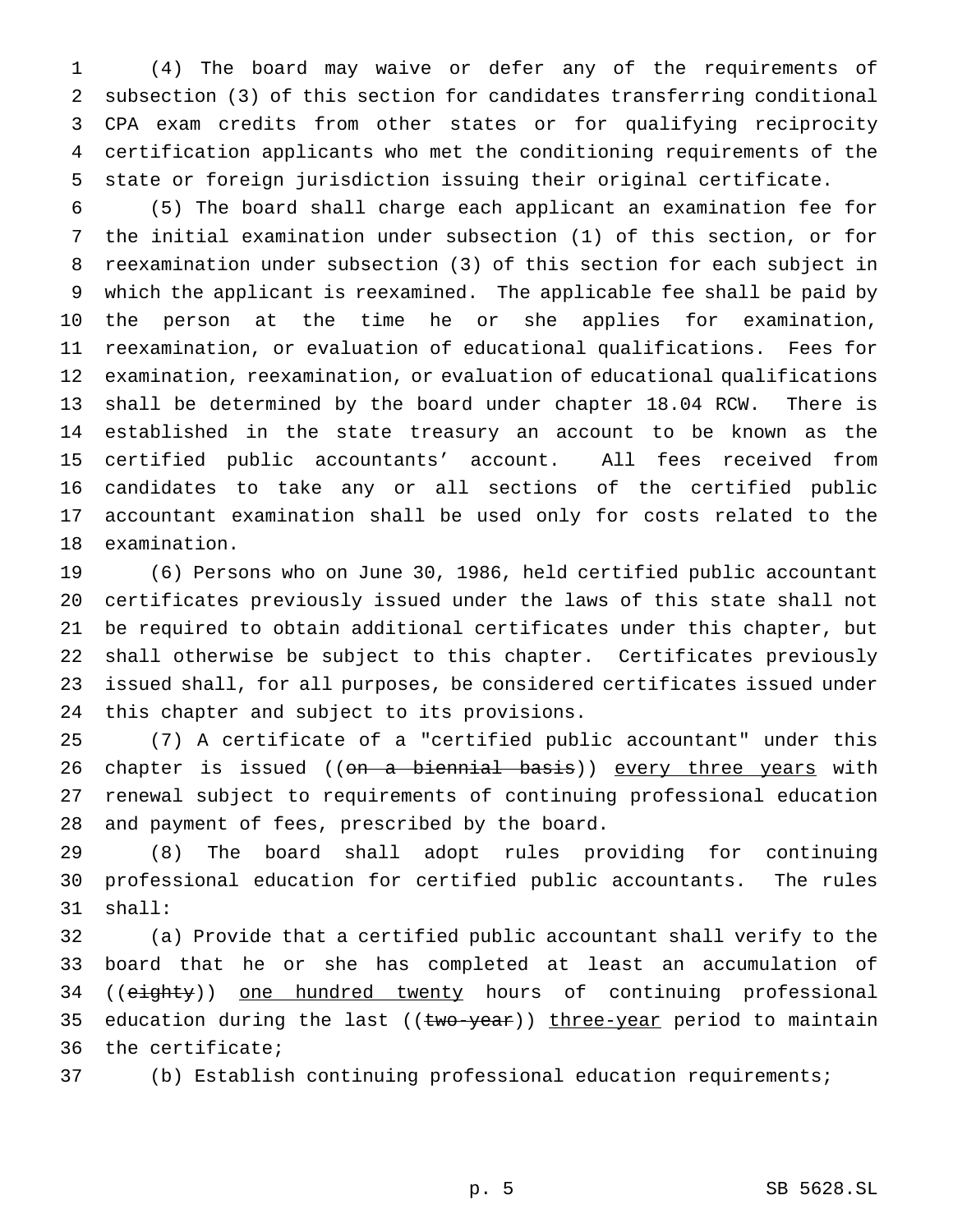(c) Establish when newly certificated public accountants shall verify that they have completed the required continuing professional 3 education;  $((and))$ 

 (d) Provide that failure to furnish verification of the completion of the continuing professional education requirement shall make the certificate invalid and subject to reinstatement, unless the board determines that the failure was due to retirement, reasonable cause, or 8 excusable neglect; and

 (e) Provide for transition from existing to new continuing 10 professional education requirements.

11 (9) The board may adopt by rule new CPE standards that differ from 12 those in subsection (8) of this section or RCW 18.04.215 if the new standards are consistent with the continuing professional education 14 standards of other states so as to provide to the greatest extent 15 possible, consistent national standards.

 **Sec. 3.** RCW 18.04.183 and 1992 c 103 s 18 are each amended to read as follows:

 The board shall grant a certificate or license as a certified public accountant to a holder of a permit, license, or certificate issued by a foreign country's board, agency, or institute, provided that:

 (1) The foreign country where the foreign permit, license, or certificate was issued is a party to an agreement on trade with the United States that encourages the mutual recognition of licensing and certification requirements for the provision of covered services by the 26 parties under the trade agreement; and

 (2) Such foreign country's board, agency, or institute makes similar provision to allow a person who holds a valid certificate issued by this state to obtain such foreign country's comparable permit, license, or certificate; and

(3) The foreign permit, license, or certificate:

 (a) Was duly issued by such foreign country's board, agency, or 33 institute that regulates the practice of public accountancy; and

 (b) Is in good standing at the time of the application; and (c) Was issued upon the basis of educational, examination, and ethical requirements substantially equivalent currently or at the time of issuance of the foreign permit, license, or certificate to those in this state; and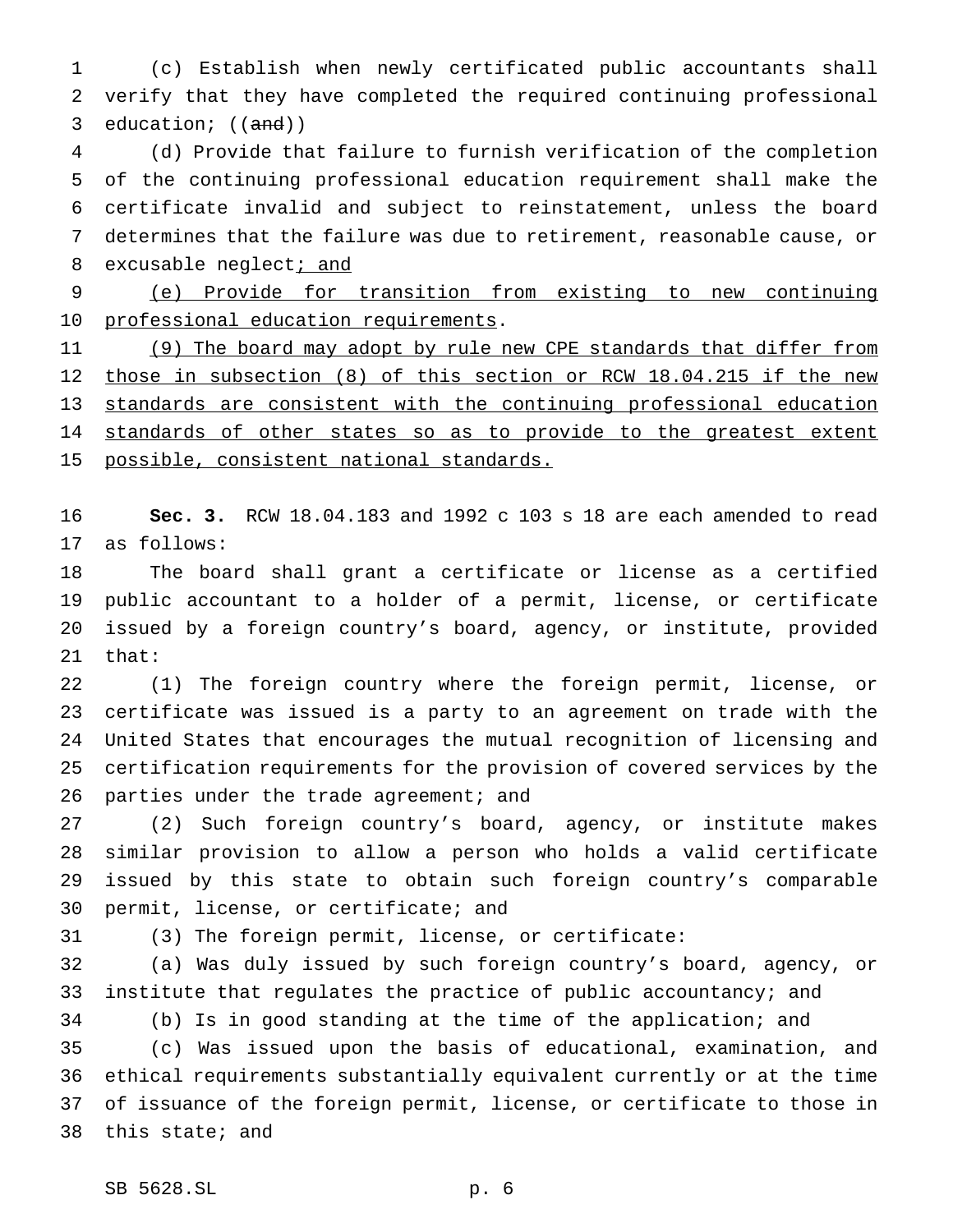1 (4) The applicant has within the ((twenty-four)) thirty-six months 2 prior to application completed an accumulation of ((eighty)) one 3 hundred twenty hours of continuing professional education as required 4 under RCW 18.04.105(8). The board shall provide for transition from existing to new continuing professional education requirements; and

(5) If the application is for a certificate:

 (a) The applicant's foreign permit, license, or certificate was the type of permit, license, or certificate requiring the most stringent qualifications if, in the foreign country, more than one type of permit, license, or certificate is issued. This state's board shall decide which are the most stringent qualifications; and

 (b) The applicant has passed a written examination or its equivalent, approved by the board, that tests knowledge in the areas of United States accounting principles, auditing standards, commercial 15 law, income tax law, and Washington state rules of professional ethics; or

(6) If the application is for a certificate and license:

 (a) The requirements of subsections (1) through (5) of this section are satisfied; and

 (b) The applicant has within the five years prior to applying for the certificate and license under this section, demonstrated, in accordance with the rules issued by the board, one year of public accounting experience, within the foreign country where the foreign permit, license, or certificate was issued, equivalent to the experience required under RCW 18.04.215(1)(a) or such other experience or employment which the board in its discretion regards as substantially equivalent.

28 The board may adopt by rule new CPE standards that differ from those in subsection (4) of this section or RCW 18.04.215 if the new standards are consistent with the continuing professional education 31 standards of other states so as to provide to the greatest extent possible, consistent national standards.

 **Sec. 4.** RCW 18.04.185 and 1986 c 295 s 7 are each amended to read as follows:

 (1) Application for certification as certified public accountants by persons who are not residents of this state constitutes appointment of the secretary of state as an agent for service of process in any action or proceeding against the applicants arising from any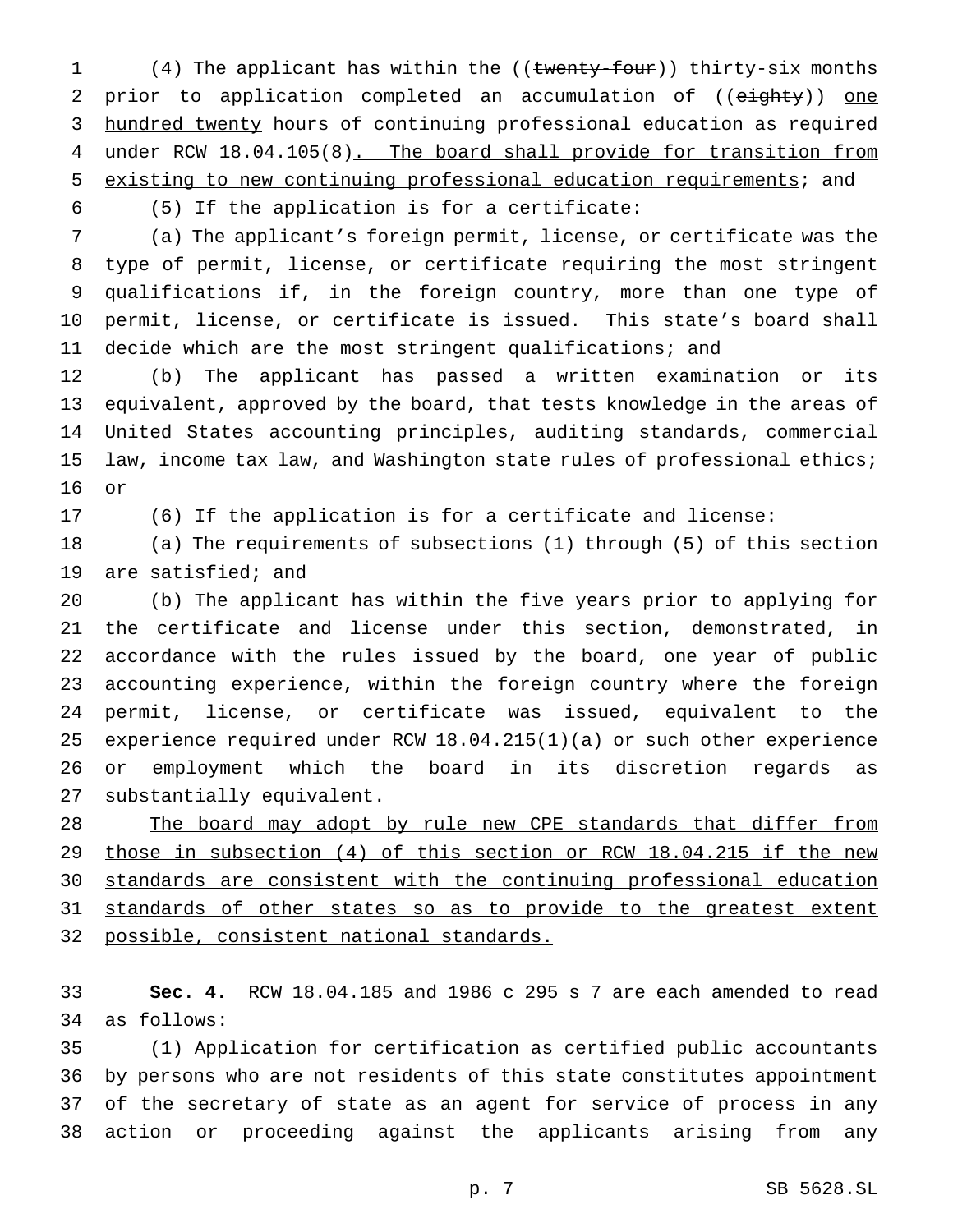transaction, activity, or operation connected with or incidental to the practice of public accounting in this state by nonresident holders of certified public accountant certificates.

4 (2) Application for a ((biennial)) license to practice public accounting in this state by a certified public accountant or CPA firm who holds a license or permit to practice issued by another state constitutes the appointment of the secretary of state as an agent for service of process in any action or proceeding against the applicant arising from any transaction or operation connected with or incidental to the practice of public accounting in this state by the holder of the 11 ((biennial)) license to practice.

 **Sec. 5.** RCW 18.04.195 and 1994 c 211 s 1402 are each amended to read as follows:

 (1) A sole proprietorship engaged in this state in the practice of 15 public accounting shall license ((biennially)) every three years with the board as a firm.

 (a) The principal purpose and business of the firm shall be to furnish services to the public which are consistent with this chapter and the rules of the board.

 (b) The person shall be a certified public accountant holding a license to practice under RCW 18.04.215.

 (c) Each resident licensee in charge of an office of the sole proprietorship engaged in this state in the practice of public accounting shall be a certified public accountant holding a license to practice under RCW 18.04.215.

 (2) A partnership engaged in this state in the practice of public 27 accounting shall license ((biennially)) every three years with the board as a partnership of certified public accountants, and shall meet the following requirements:

 (a) The principal purpose and business of the partnership shall be to furnish services to the public which are consistent with this chapter and the rules of the board;

 (b) At least one general partner of the partnership shall be a certified public accountant holding a license to practice under RCW 18.04.215;

 (c) Each resident licensee in charge of an office of the partnership in this state and each resident partner personally engaged within this state in the practice of public accounting shall be a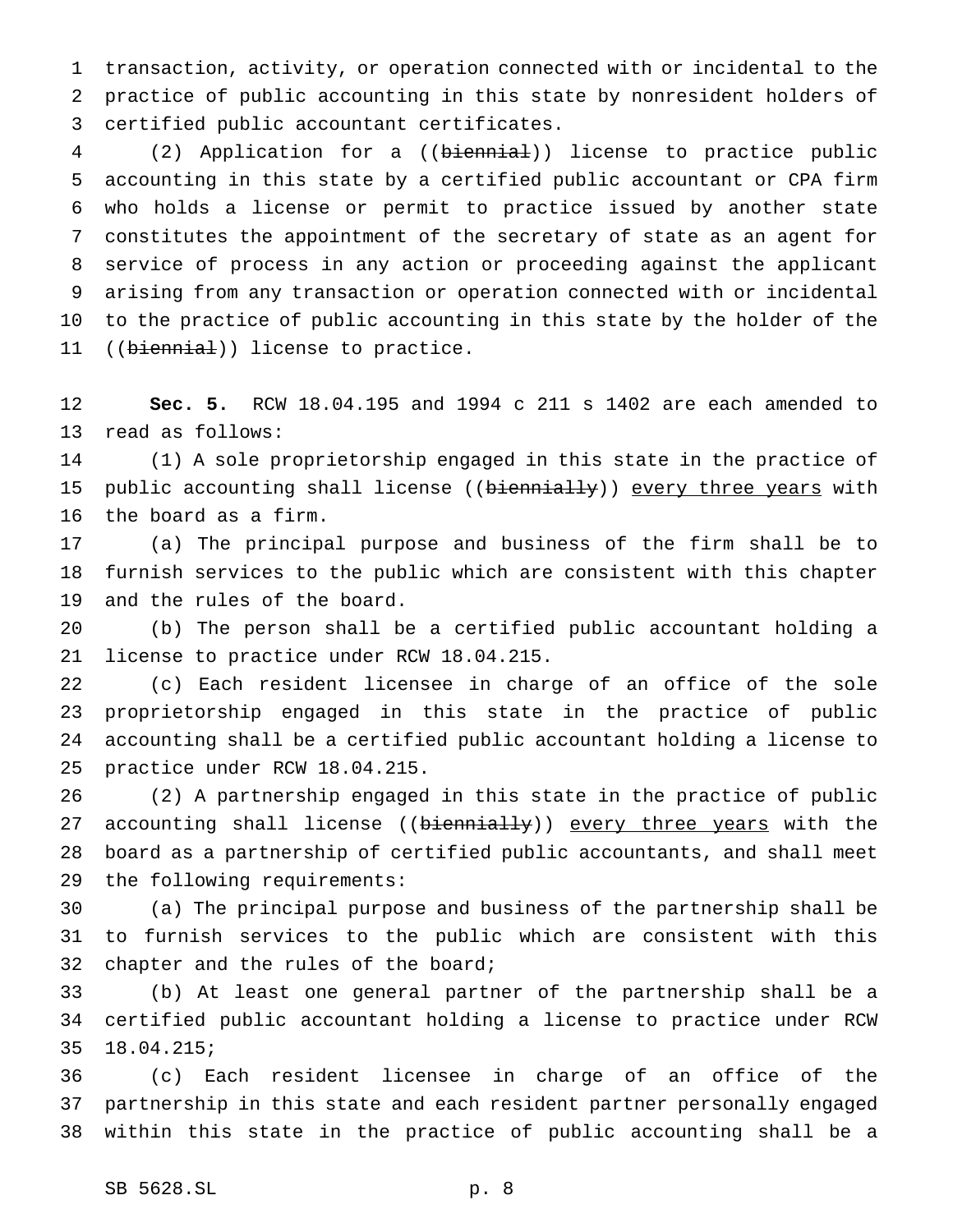certified public accountant holding a license to practice under RCW 18.04.215.

 (3) A corporation organized for the practice of public accounting and engaged in this state in the practice of public accounting shall 5 license ((biennially)) every three years with the board as a corporation of certified public accountants and shall meet the following requirements:

 (a) The principal purpose and business of the corporation shall be to furnish services to the public which are consistent with this 10 chapter and the rules of the board; and

 (b) Each shareholder of the corporation shall be a certified public accountant of some state holding a license to practice and shall be principally employed by the corporation or actively engaged in its business. No other person may have any interest in the stock of the corporation. The principal officer of the corporation and any officer or director having authority over the practice of public accounting by the corporation shall be a certified public accountant of some state holding a license to practice;

 (c) At least one shareholder of the corporation shall be a certified public accountant holding a license to practice under RCW 18.04.215;

 (d) Each resident licensee in charge of an office of the corporation in this state and each shareholder or director personally engaged within this state in the practice of public accounting shall be a certified public accountant holding a license to practice under RCW 18.04.215;

 (e) A written agreement shall bind the corporation or its shareholders to purchase any shares offered for sale by, or not under the ownership or effective control of, a qualified shareholder, and bind any holder not a qualified shareholder to sell the shares to the corporation or its qualified shareholders. The agreement shall be noted on each certificate of corporate stock. The corporation may purchase any amount of its stock for this purpose, notwithstanding any impairment of capital, as long as one share remains outstanding; and (f) The corporation shall comply with any other rules pertaining to corporations practicing public accounting in this state as the board may prescribe.

 (4) A limited liability company engaged in this state in the 39 practice of public accounting shall license ((biennially)) every three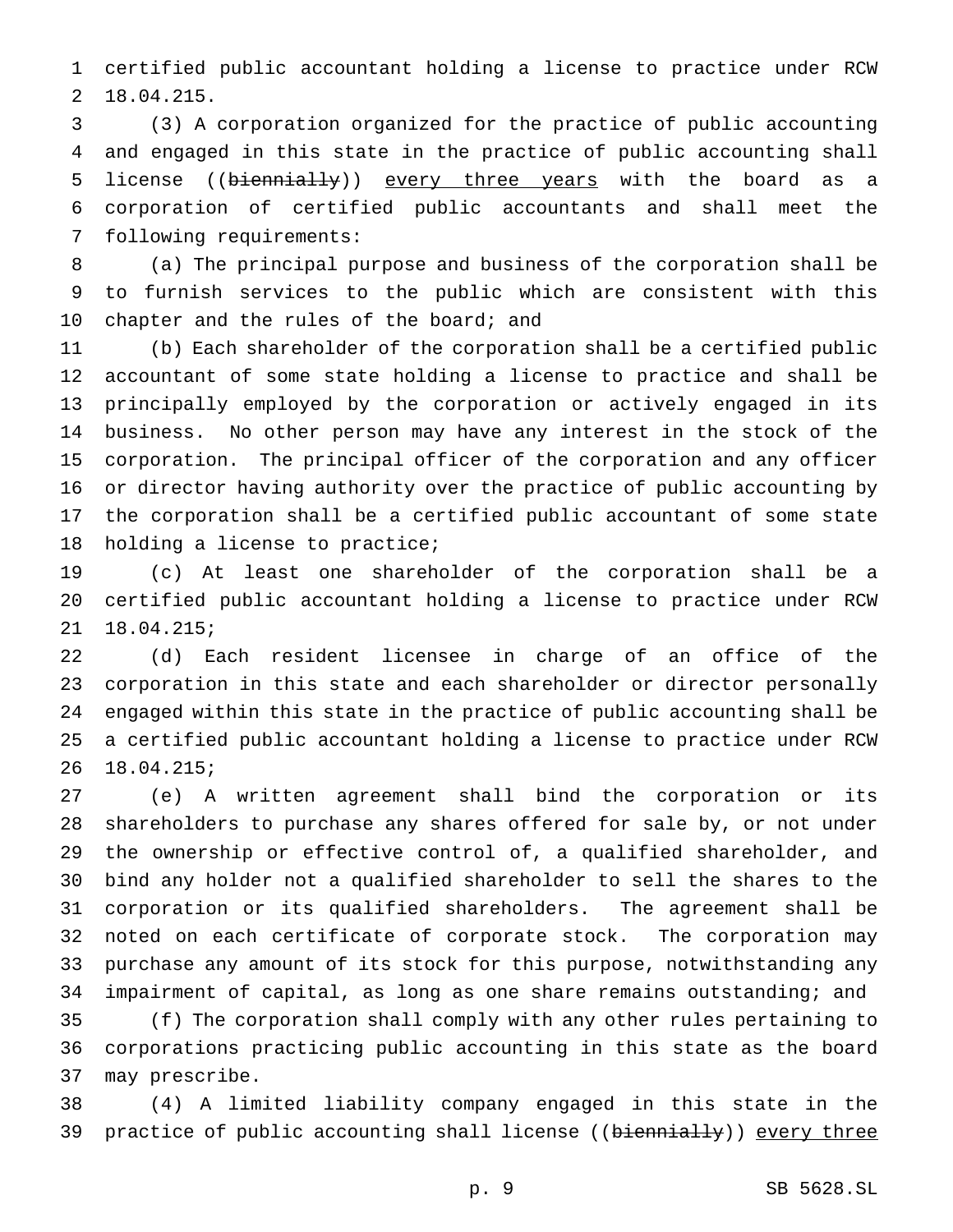years with the board as a limited liability company of certified public accountants, and shall meet the following requirements:

 (a) The principal purpose and business of the limited liability company shall be to furnish services to the public which are consistent with this chapter and the rules of the board;

 (b) At least one manager of the limited liability company shall be a certified public accountant holding a license to practice under RCW 18.04.215;

 (c) Each resident manager or member in charge of an office of the limited liability company in this state and each resident manager or member personally engaged within this state in the practice of public accounting shall be a certified public accountant holding a license to practice under RCW 18.04.215.

 (5) Application for a license as a firm shall be made upon the affidavit of the proprietor or person designated as managing partner or shareholder for Washington. This person shall be a certified public accountant holding a license to practice under RCW 18.04.215. The board shall determine in each case whether the applicant is eligible for a license. A partnership or corporation which is licensed to practice under RCW 18.04.215 may use the designation "certified public accountants" or "CPAs" in connection with its partnership or corporate name. The board shall be given notification within ninety days after the admission or withdrawal of a partner or shareholder engaged in this state in the practice of public accounting from any partnership or corporation so licensed.

 (6) Fees for the license as a firm and for notification of the board of the admission or withdrawal of a partner or shareholder shall be determined by the board. Fees shall be paid by the firm at the time the license application form or notice of admission or withdrawal of a partner or shareholder is filed with the board.

 **Sec. 6.** RCW 18.04.205 and 1992 c 103 s 9 are each amended to read as follows:

 (1) Each office established or maintained in this state for the practice of public accounting in this state by a certified public accountant, or a partnership or corporation of certified public accountants, shall register with the board under this chapter 37 ((biennially)) every three years.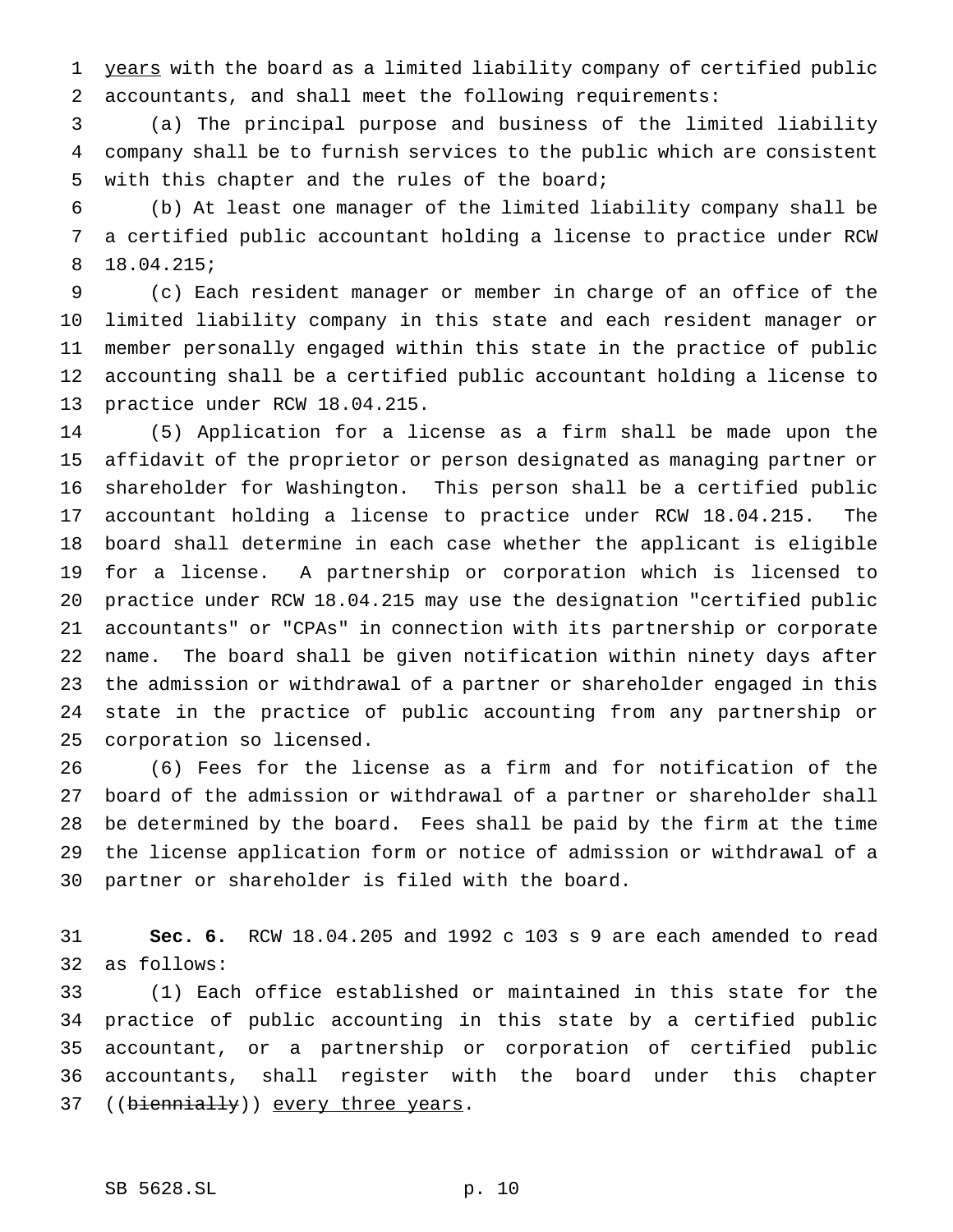(2) Each office shall be under the direct supervision of a resident licensee holding a license under RCW 18.04.215 who may be a sole proprietor, partner, principal shareholder, or a staff employee.

 (3) The board shall by rule prescribe the procedure to be followed to register and maintain offices established in this state for the practice of public accounting.

 (4) Fees for the registration of offices shall be determined by the board. Fees shall be paid by the applicant at the time the registration form is filed with the board.

 **Sec. 7.** RCW 18.04.215 and 1992 c 103 s 10 are each amended to read as follows:

12 (1) ((Biennial)) Three-year licenses shall be issued by the board: (a) To holders of certificates as certified public accountants who have demonstrated, in accordance with rules issued by the board, one year of public accounting experience, or such other experience or employment which the board in its discretion regards as substantially equivalent and who, if their certificate was issued more than forty- eight months prior to application under this section, submit to the board satisfactory proof of having completed an accumulation of 20 ((eighty)) one hundred twenty hours of continuing professional 21 education during the ((twenty-four)) thirty-six months preceding the application;

 (b) To firms under RCW 18.04.195, if all offices of the firm in this state are maintained and registered as required under RCW 18.04.205.

 (2) The board shall, by rule, provide for a system of certificate and license renewal. Applicants for issuance or renewal of certificates or licenses shall, at the time of filing their applications, list with the board all states and foreign jurisdictions in which they hold or have applied for certificates, permits or licenses to practice.

 (3) A certified public accountant who holds a permit or license issued by another state, and applies for a license in this state, may practice in this state from the date of filing a completed application with the board, until the board has acted upon the application provided the application is made prior to holding out as a certified public accountant in this state and no sanctions or investigations, deemed by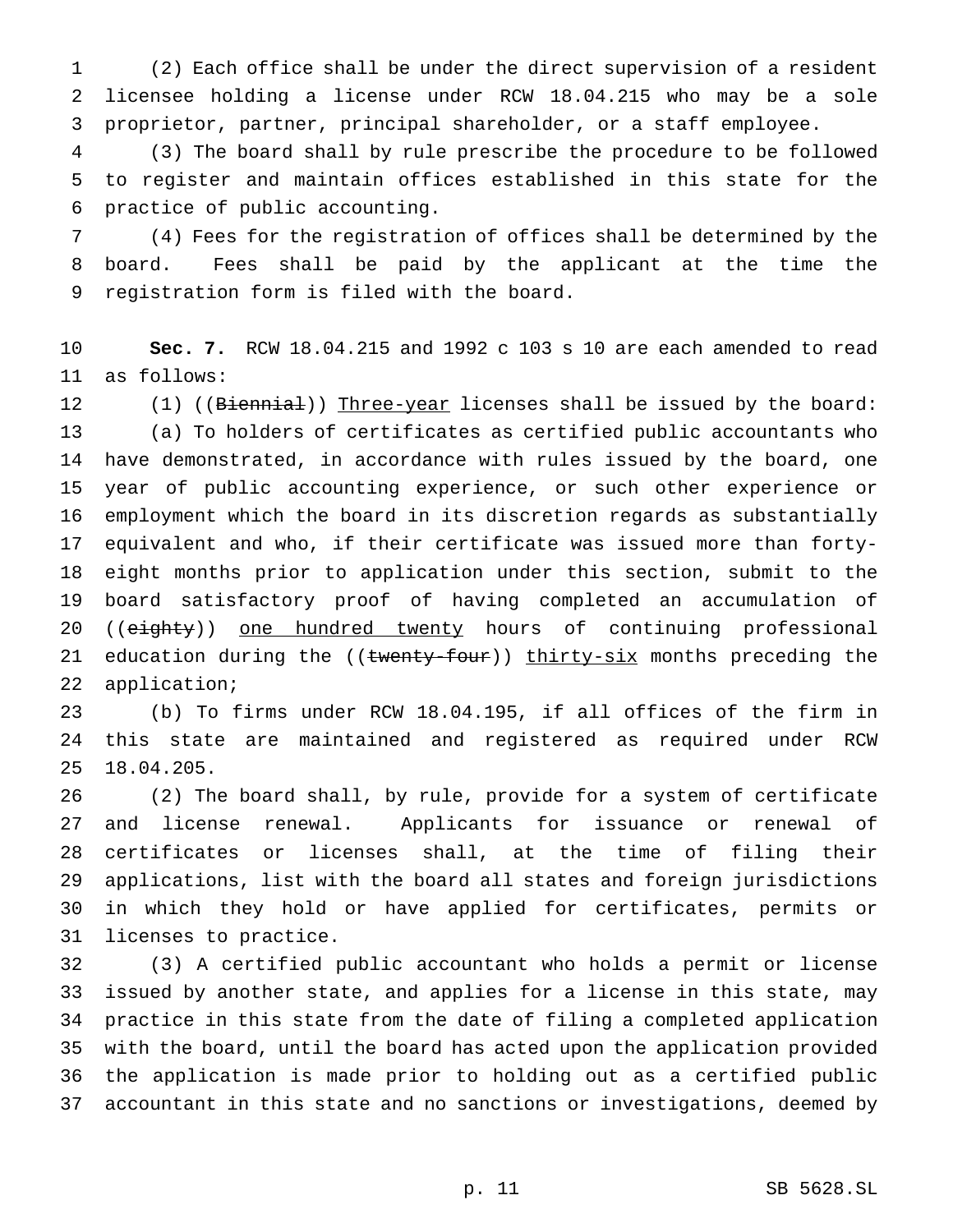the board to be pertinent to public accountancy, by other jurisdictions or agencies are in process.

 (4) A certified public accountant shall submit to the board 4 satisfactory proof of having completed an accumulation of ((eighty)) 5 one hundred twenty hours of continuing education recognized and 6 approved by the board during the preceding  $((two))$  three years. Failure to furnish this evidence as required shall make the certificate invalid and subject to reinstatement procedures, unless the board determines the failure to have been due to retirement, reasonable cause, or excusable neglect.

 The board in its discretion may renew a certificate or license despite failure to furnish evidence of compliance with requirements of continuing professional education upon condition that the applicant follow a particular program of continuing professional education. In issuing rules and individual orders with respect to continuing professional education requirements, the board, among other considerations, may rely upon guidelines and pronouncements of recognized educational and professional associations, may prescribe course content, duration, and organization, and may take into account the accessibility of continuing education to applicants and instances of individual hardship.

 (5) Fees for issuance or renewal of certificates and licenses in this state shall be determined by the board under chapter 18.04 RCW. Fees shall be paid by the applicant at the time the application form is filed with the board. The board, by rule, may provide for proration of fees for certificates and licenses issued between normal renewal dates.

 **Sec. 8.** RCW 18.04.345 and 1992 c 103 s 14 are each amended to read as follows:

 (1) No person may assume or use the designation "certified public accountant" or "CPA" or any other title, designation, words, letters, abbreviation, sign, card, or device tending to indicate that the person is a certified public accountant or CPA unless the person holds a valid certificate as a certified public accountant.

 (2) No person may hold himself or herself out to the public and assume or use the designation "certified public accountant" or "CPA" or any other title, designation, words, letters, abbreviation, sign, card, 37 or ((devise [device])) device tending to indicate that the person is a certified public accountant or CPA unless the person holds a valid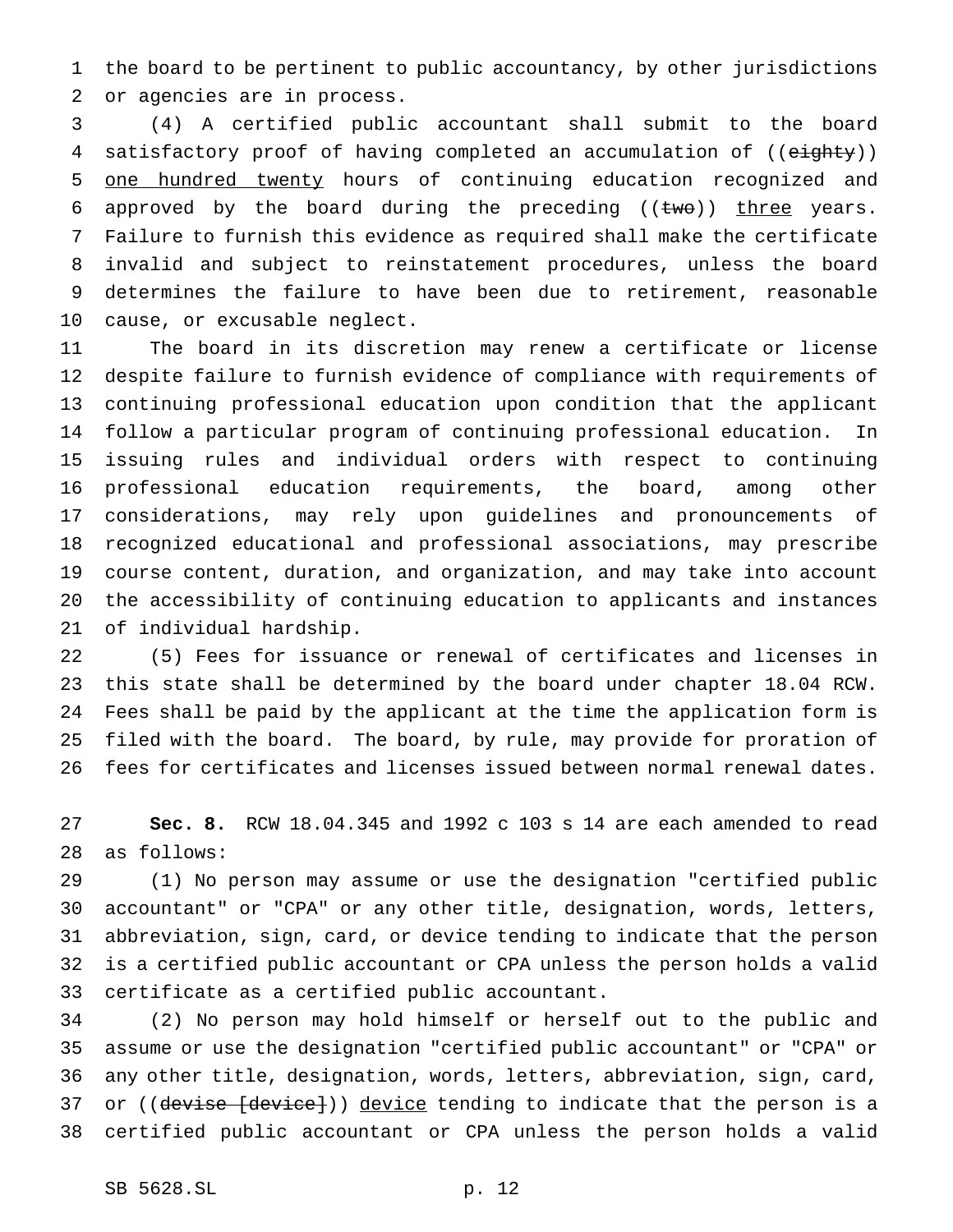certificate as a certified public accountant and holds a valid license to practice under RCW 18.04.215.

 (3) No firm may hold itself out to the public, or assume or use the designation "certified public accountant" or "CPA" or any other title, designation, words, letters, abbreviation, sign, card, or device tending to indicate that the firm is composed of certified public accountants or CPAs, unless the firm is licensed under RCW 18.04.195, holds a valid license to practice under RCW 18.04.215, and all offices of the firm in this state for the practice of public accounting are maintained and registered under RCW 18.04.205.

 (4) No person, partnership, or corporation may hold himself, herself, or itself out to the public, or assume or use along, or in connection with his, hers, or its name, or any other name the title or designation "certified accountant," "chartered accountant," "licensed accountant," "licensed public accountant," "public accountant," or any other title or designation likely to be confused with "certified public accountant" or any of the abbreviations "CA," "LA," "LPA," or "PA," or similar abbreviations likely to be confused with "CPA." However, nothing in this chapter prohibits use of the title "accountant" by any person regardless of whether the person has been granted a certificate or holds a license under this chapter.

 (5) No person may sign, affix, or associate his or her name or any trade or assumed name used by the person in his or her business to any report designated as an "audit," "review," or "compilation," unless the 25 person holds a ((biennial)) license to practice under RCW 18.04.215 and all of the person's offices in this state for the practice of public accounting are maintained and licensed under RCW 18.04.205.

 (6) No person may sign, affix, or associate a firm name to any report designated as an "audit," "review," or "compilation," unless the firm is licensed under RCW 18.04.195 and 18.04.215, and all of its offices in this state for the practice of public accounting are maintained and registered under RCW 18.04.205.

 (7) No person, partnership, or corporation not holding a license to practice under RCW 18.04.215 may hold himself, herself, or itself out to the public as an "auditor" with or without any other description or designation by use of such word on any sign, card, letterhead, or in any advertisement or directory.

 (8) No person may assume or use the designation "certified public accountant" or "CPA" in conjunction with names indicating or implying